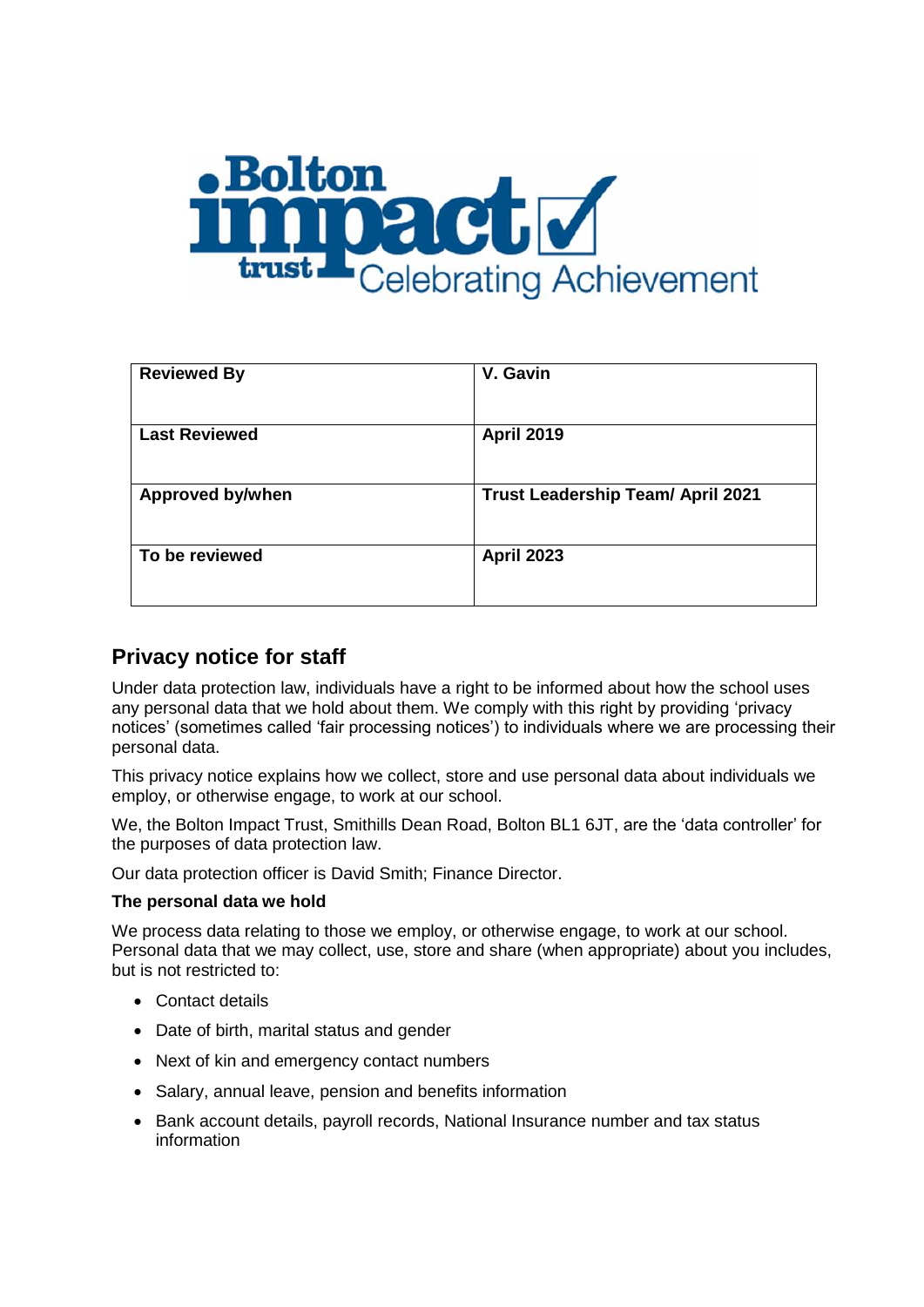- Recruitment information, including copies of right to work documentation, references and other information included in a CV or cover letter or as part of the application process
- Qualifications and employment records, including work history, job titles, working hours, training records and professional memberships
- Performance information
- Outcomes of any disciplinary and/or grievance procedures
- Absence data
- Copy of driving licence/Insurance documents
- Photographs
- CCTV footage
- Data about your use of the school's information and communications system

We may also collect, store and use information about you that falls into "special categories" of more sensitive personal data. This includes information about (where applicable):

- Race, ethnicity, religious beliefs, sexual orientation and political opinions
- Trade union membership
- Health, including any medical conditions, and sickness records

#### **Why we use this data**

The purpose of processing this data is to help us run the school, including to:

- Enable you to be paid
- Facilitate safe recruitment, as part of our safeguarding obligations towards pupils
- Support effective performance management
- Inform our recruitment and retention policies
- Allow better financial modelling and planning
- Enable ethnicity and disability monitoring
- Improve the management of workforce data across the sector
- Support the work of the School Teachers' Review Body

#### **Our lawful basis for using this data**

We only collect and use personal information about you when the law allows us to. Most commonly, we use it where we need to:

- Fulfil a contract we have entered into with you
- Comply with a legal obligation
- Carry out a task in the public interest

Less commonly, we may also use personal information about you where:

- You have given us consent to use it in a certain way
- We need to protect your vital interests (or someone else's interests)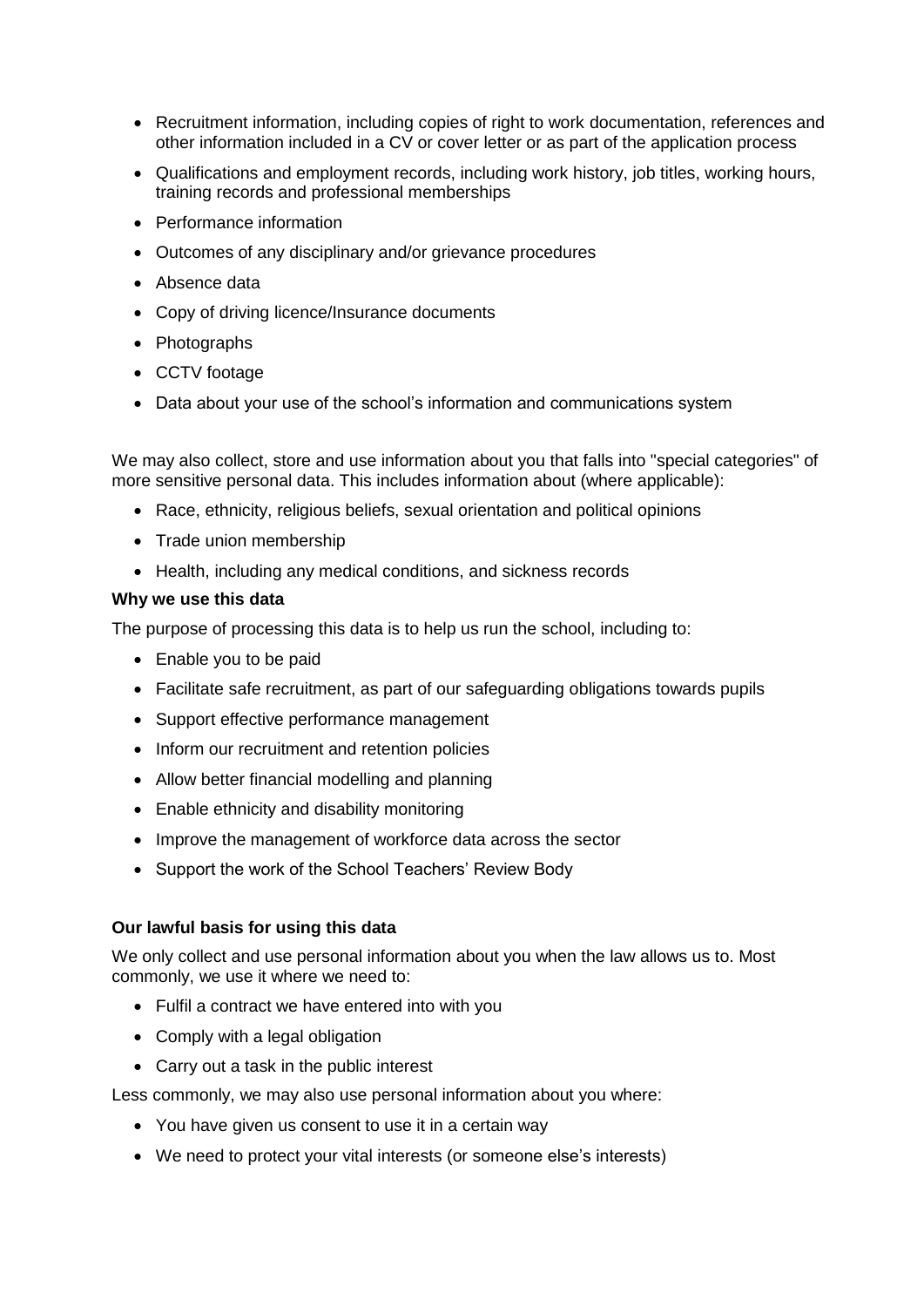Where you have provided us with consent to use your data, you may withdraw this consent at any time. We will make this clear when requesting your consent, and explain how you go about withdrawing consent if you wish to do so.

Some of the reasons listed above for collecting and using personal information about you overlap, and there may be several grounds which justify the school's use of your data.

#### **Collecting this information**

While the majority of information we collect from you is mandatory, there is some information that you can choose whether or not to provide to us.

Whenever we seek to collect information from you, we make it clear whether you must provide this information (and if so, what the possible consequences are of not complying), or whether you have a choice.

#### **How we store this data**

We create and maintain an employment file for each staff member. The information contained in this file is kept secure and is only used for purposes directly relevant to your employment.

Once your employment with us has ended, we will retain this file and delete the information after six years.

#### **Data sharing**

We do not share information about you with any third party without your consent unless the law and our policies allow us to do so.

Where it is legally required, or necessary (and it complies with data protection law) we may share personal information about you with:

- Our local authority to meet our legal obligations to share certain information with it, such as safeguarding concerns and [maintained schools only] information about headteacher performance and staff dismissals
- The Department for Education
- Your family or representatives
- Educators and examining bodies
- Our regulator [specify as appropriate e.g. Ofsted, Independent Schools Inspectorate]
- $\bullet$  Appropriate suppliers and service providers  $-$  to enable them to provide the service we have contracted them for, such as payroll
- Financial organisations
- Central and local government
- Our auditors
- Survey and research organisations
- Trade unions and associations
- Health authorities
- Security organisations
- Health and social welfare organisations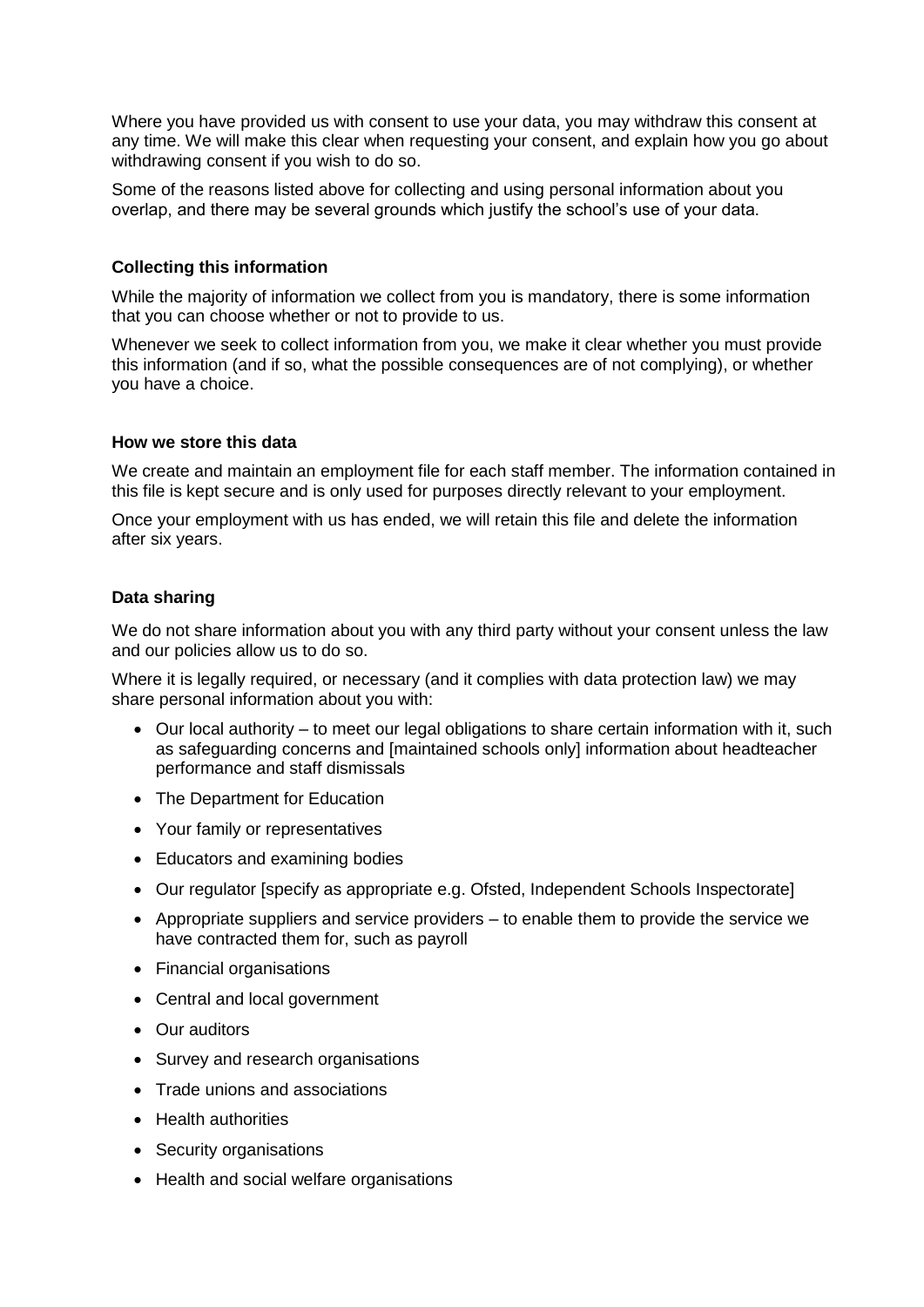- Professional advisers and consultants
- Charities and voluntary organisations
- Police forces, courts, tribunals
- Professional bodies
- Employment and recruitment agencies

#### **Transferring data internationally**

Where we transfer personal data to a country or territory outside the European Economic Area, we will do so in accordance with data protection law.

## **Your rights**

#### **How to access personal information we hold about you**

Individuals have a right to make a **'subject access request'** to gain access to personal information that the school holds about them.

If you make a subject access request, and if we do hold information about you, we will:

- Give you a description of it
- Tell you why we are holding and processing it, and how long we will keep it for
- Explain where we got it from, if not from you
- Tell you who it has been, or will be, shared with
- Let you know whether any automated decision-making is being applied to the data, and any consequences of this
- Give you a copy of the information in an intelligible form

You may also have the right for your personal information to be transmitted electronically to another organisation in certain circumstances.

If you would like to make a request, please contact our data protection officer.

#### **Your other rights regarding your data**

Under data protection law, individuals have certain rights regarding how their personal data is used and kept safe. You have the right to:

- Object to the use of your personal data if it would cause, or is causing, damage or distress
- Prevent your data being used to send direct marketing
- Object to the use of your personal data for decisions being taken by automated means (by a computer or machine, rather than by a person)
- In certain circumstances, have inaccurate personal data corrected, deleted or destroyed, or restrict processing
- Claim compensation for damages caused by a breach of the data protection regulations

To exercise any of these rights, please contact our data protection officer.